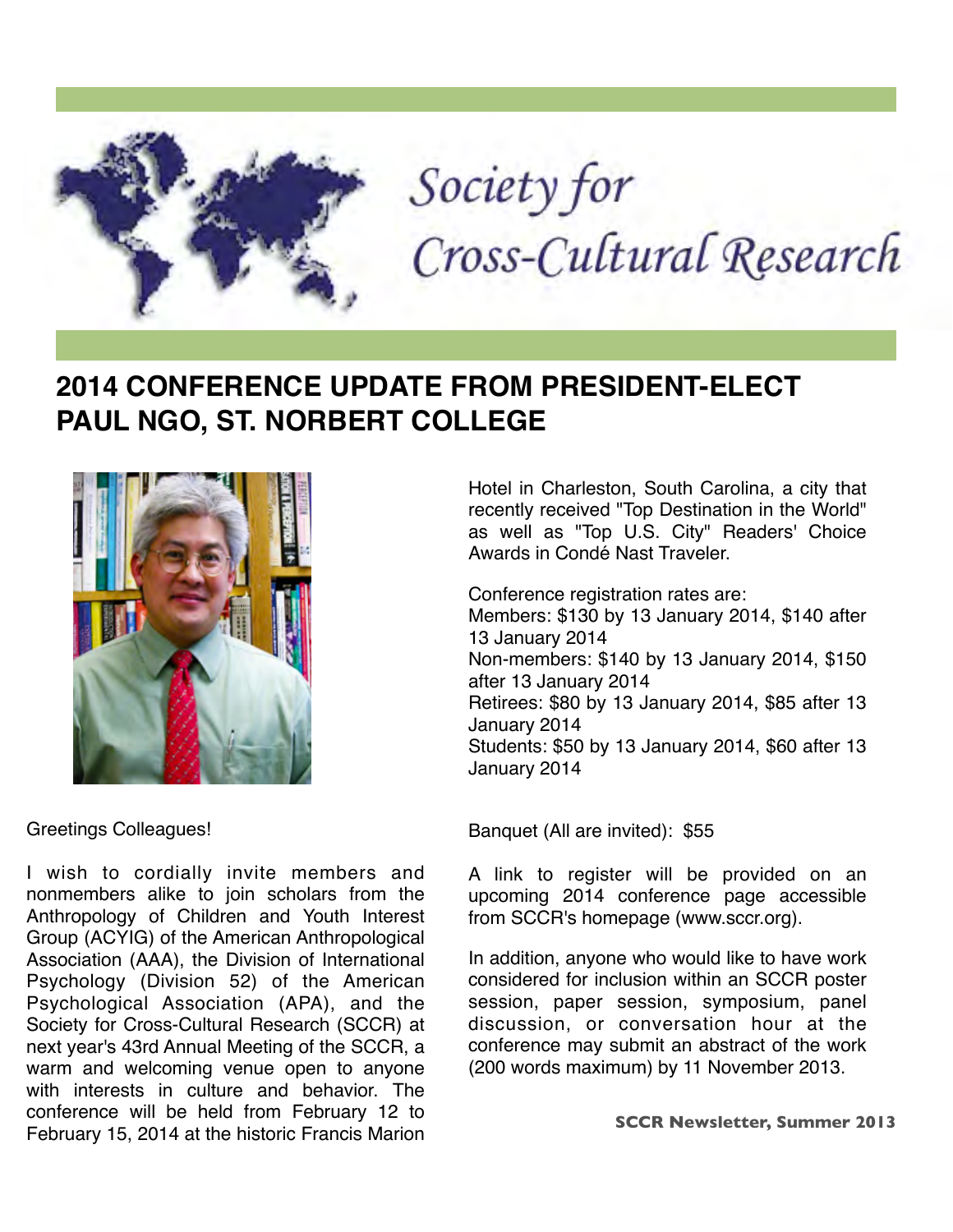A link to descriptions of the five presentation formats as well as submission forms will also be made available on the forthcoming SCCR 2014 conference page.

The conference hotel, which is conveniently located within walking distance of boutiques, eateries, and historic landmarks, has a block of rooms for conference attendees at the rate of \$154/night that you may access online via[: https://reservations.ihotelier.com/crs/g\\_reservation.cfm?](https://webmail.indstate.edu/owa/redir.aspx?C=4-EwoRwX4EqJ60pF7h2bBQdsfrPvUtBIvPENXz6J5UF_5s6PGJuX_dCBBGtUX_4GCJJ0vbrbxvw.&URL=https%3a%2f%2freservations.ihotelier.com%2fcrs%2fg_reservation.cfm%3fgroupID%3d1053287%26hotelID%3d76320) [groupID=1053287&hotelID=76320](https://webmail.indstate.edu/owa/redir.aspx?C=4-EwoRwX4EqJ60pF7h2bBQdsfrPvUtBIvPENXz6J5UF_5s6PGJuX_dCBBGtUX_4GCJJ0vbrbxvw.&URL=https%3a%2f%2freservations.ihotelier.com%2fcrs%2fg_reservation.cfm%3fgroupID%3d1053287%26hotelID%3d76320)

You should not need a login code but may use "SCCR" without quotation marks if necessary. You may also call (843) 722-0600 or 1-(877) 756-2121 and mention "SCCR" if you so prefer.

Please feel free to share information about the 2014 conference with others who may be interested and to contact me [\(paul.ngo@snc.edu\)](mailto:paul.ngo@snc.edu) if you have any questions. You may also direct inquiries to [SCCR2014@gmail.com.](mailto:SCCR2014@gmail.com)

I hope you can join us in Charleston!

Sincerely,

Paul Ngo



**SCCR Newsletter, Summer 2013**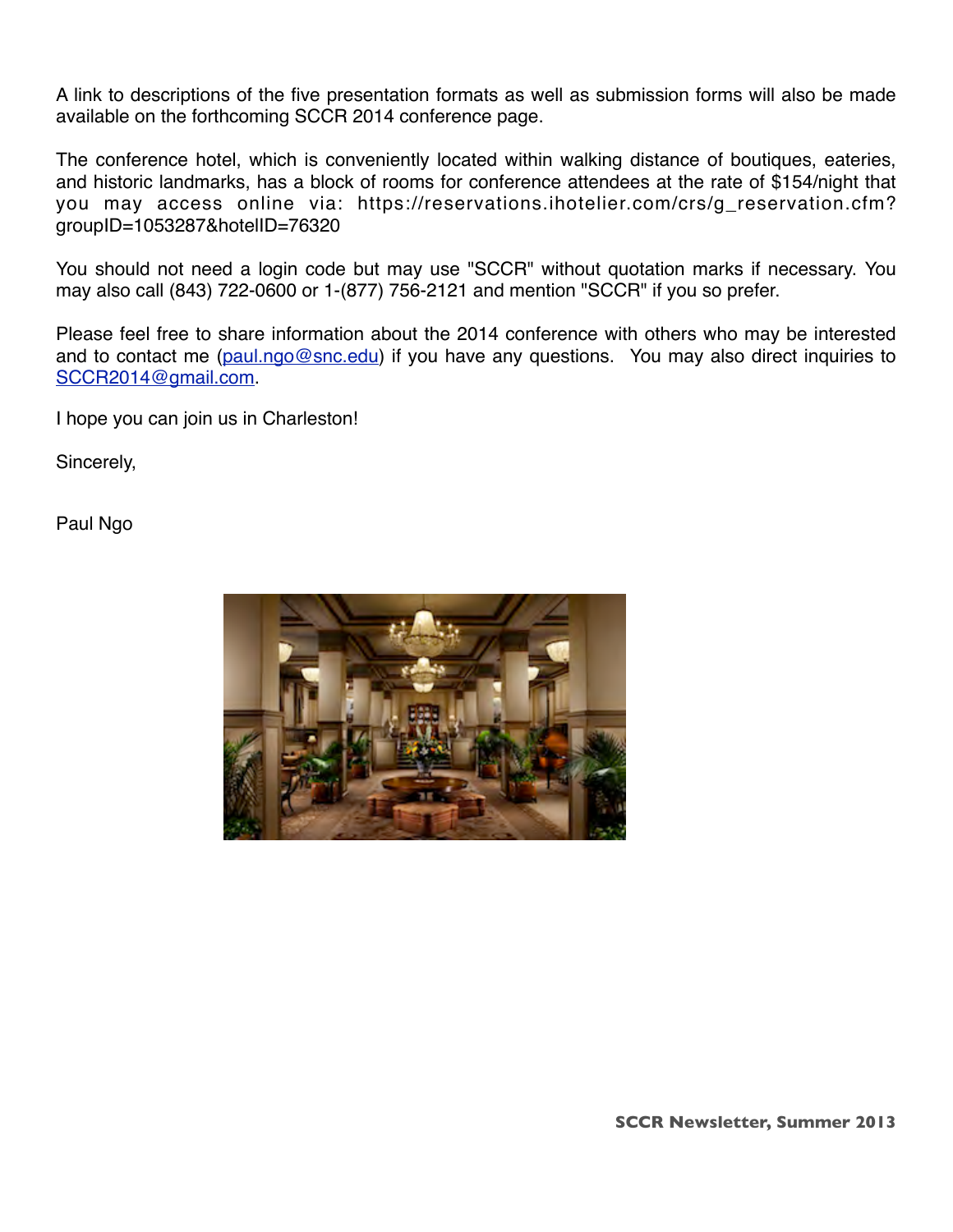# **Editor's Note**

Dear SCCR Colleagues,



I am sure that many of you are savoring the final days of the summer.

This newsletter showcases two of our award winners: Carrie Brown, Assistant Professor of Psychology, Agnes Scott College, winner of our 2013 Leigh Minturn Award for Early Career Cross-Cultural Research, and Xuan Li, Department of Psychology, University of Cambridge, who won the 2013 John & Beatrice Whiting Award for Outstanding Student in Cross-Cultural Studies. This issue of the newsletter also includes contributions by Nicole Summers and Kavita Shah, both graduate students of psychology at Saint Louis University. Nicole acquaints us with

Dr. Ramadan Ahmed, Professor of Psychology, Kuwait University, and a longtime member of SCCR. Kavita offers us a glimpse into a lively session of the SCCR 2013 meeting, as seen through her eyes.

Many thanks to those who took the time to send in contributions to the newsletter. And for those who have not sent anything so far, please consider contributing articles, announcements for conferences, vacancy postings, calls for proposals and anything else that you think might be of interest to our members. Address contributions to: Hema.Ganapathy-Coleman@indstate.edu.

We hope you put the 2014 Annual Meeting of the SCCR on your calendar and that you'll be joining us in South Carolina for an intellectually stimulating meeting.

Sincerely,

<u> | 2000 | 2000 | 2000 | 2000 | 2000 | 2000 | 2000 | 2000 | 2000 | 2000 | 2000 | 2000 | 2000 | 2000 | 2000 | 20</u>

Hema Ganapathy-Coleman Editor, SCCR Newsletter



**SCCR Newsletter, Summer 2013**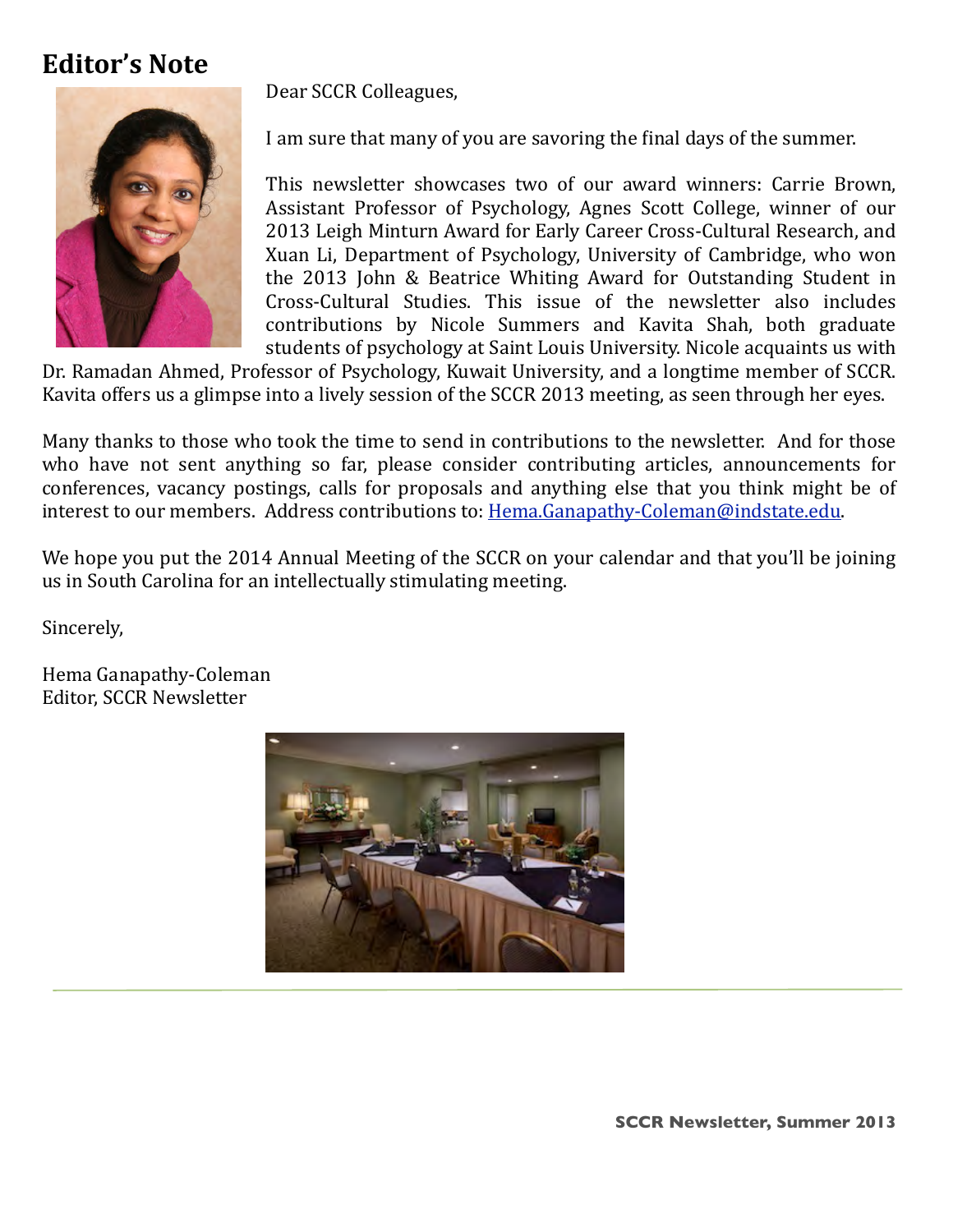## **FEATURE ARTICLE**

## **Carrie M. Brown, Assistant Professor of Psychology, Agnes Scott College**

## **Winner of the Leigh Minturn Memorial Award for Early Career Cross-Cultural Work**



Carrie (in red) with her 400-level students in spring 2012

First, I would like to thank my close friend, SCCR member Brien Ashdown, for asking if he could nominate me for the 2013 Leigh Minturn Award. I learned that I had received the award while attending the SCCR banquet in Mobile. Receiving the award was a wonderful surprise.

I was a graduate student when I attended my first SCCR meeting (San Antonio, 2007). My graduate advisor, SCCR member Judy Gibbons, encouraged me to attend (thank you, Judy!). I was so pleased with my experience in San Antonio that I decided I would do my best to become a "regular" at SCCR meetings. I have attended every SCCR meeting since 2007 and I hope not to break my streak any time soon.

At the 2008 SCCR meeting in New Orleans, SCCR member David Shwalb asked if Brien Ashdown and I would consider starting a student-run committee for SCCR. Brien and I gladly took on this task. Together, we created SCCR's Student Advisory Committee. From 2008 to 2011, Brien and I worked to get more students involved in the society via several recruiting strategies, including a Facebook page for students of SCCR. We also carefully planned "student only" poster sessions, social hours, and conversation hours at SCCR meetings. My work on the Student Advisory Committee motivated me to pursue more opportunities for involvement in SCCR. I volunteered to serve on program committees and chair paper sessions at meetings. I also served as Secretary from 2009-2012. I was the first graduate student to hold an officer position with SCCR. During my time as Secretary, I had the true pleasure of getting to collaborate with many of the "greats" of SCCR. My work with SCCR during my graduate years led to my receiving the John and Beatrice Whiting Memorial Award for Outstanding Student in Cross-Cultural Research in 2010.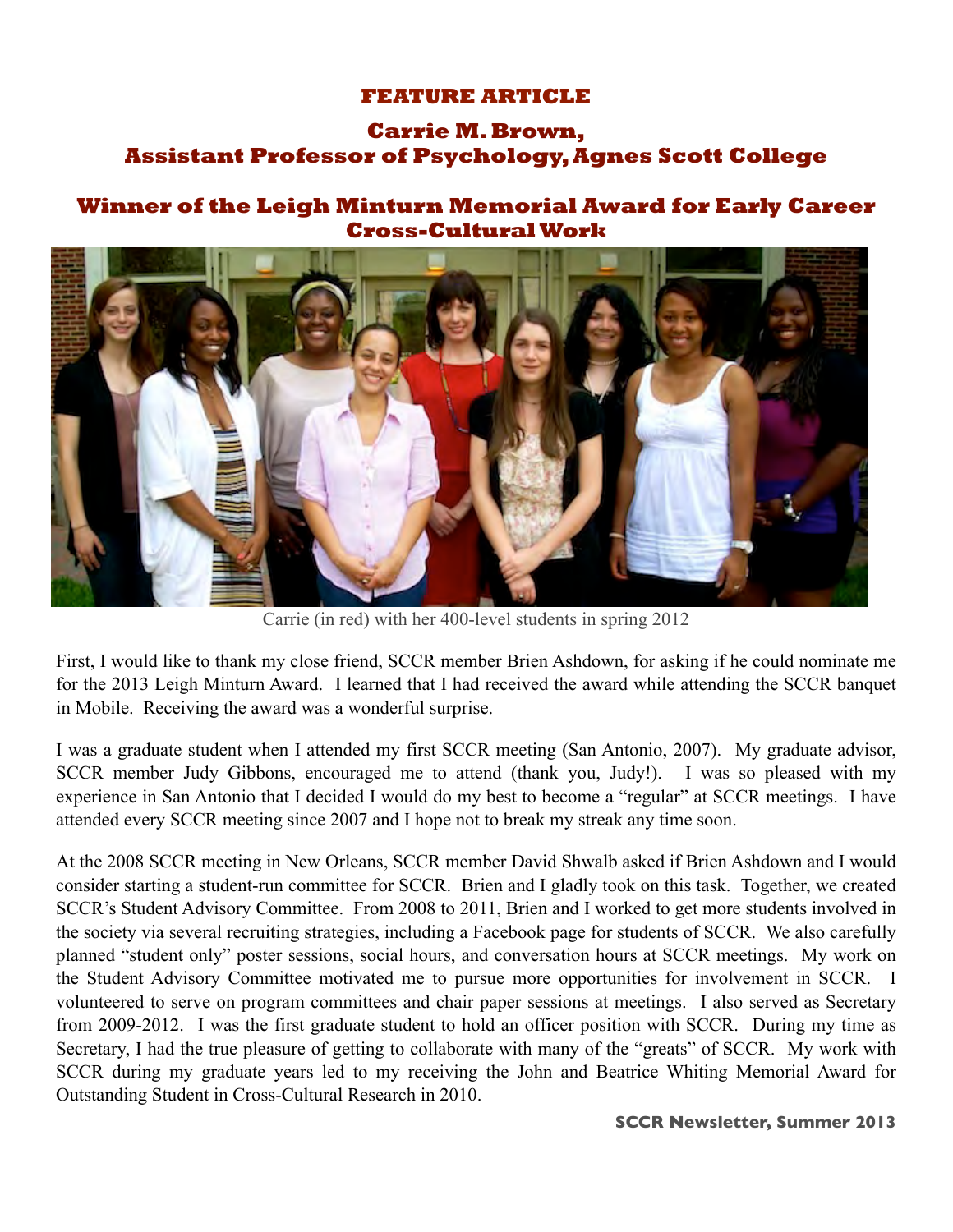After receiving my PhD in experimental psychology from Saint Louis University in 2011, I began a tenure-track position at Agnes Scott College – a small, women's college right outside Atlanta, Georgia. Inspired by my experiences working in Judy Gibbon's Cross-Cultural Human Developmental Lab and my involvement with SCCR, I founded the Race, Ethnicity, and Culture (REC) Lab at Agnes Scott. To date, I have mentored and collaborated with five students on various research projects that we have presented at meetings of regional, national, and international organizations (including SCCR). Next year, I look forward to inviting six more students to join the REC Lab. Mentoring students is by far one of the best aspects of my job.



Carrie (in turquoise) with students, spring 2013

One of my primary research interests has been ethnic-racial socialization, defined as the transmission of attitudes, customs, motives, roles, skills, and values (as they relate to ethnicity and race) from a range of socialization agents to youth. My interest in ethnic-racial socialization led me to conduct my dissertation research on this topic among adolescents of The Mohegan Tribe of Indians of Connecticut (of which I am a member). During my two years at Agnes Scott, I have continued this line of work, shifting my focus to Asian Americans, African Americans, and European Americans. Collaborating with colleagues, I have examined ethnic-racial socialization's role in self-esteem, identity, feelings of academic impostorism, recognition of racial micro-aggressions, and color-blind racial attitudes.

Toward the end of my first year at Agnes Scott, I shifted my research attention to Parental Acceptance-Rejection Theory, which I attribute to Judy Gibbons, who introduced me to PARTheory. Judy also introduced me to Ron and Nancy Rohner, who generously gave me several opportunities to become more involved in PARTheory. Collaborating with colleagues and students over the past two years, I have examined PARTheory's relationship with artistic preference, self-compassion, and mindfulness. For two semesters, I have taught a 400-level Research in Developmental Psychology course. I have been able to incorporate PARTheory into the course, and students have conducted research on PARTheory's connection with various constructs, including forgivingness, hygiene behaviors, close relationships, perfectionism, and motives to drink alcohol.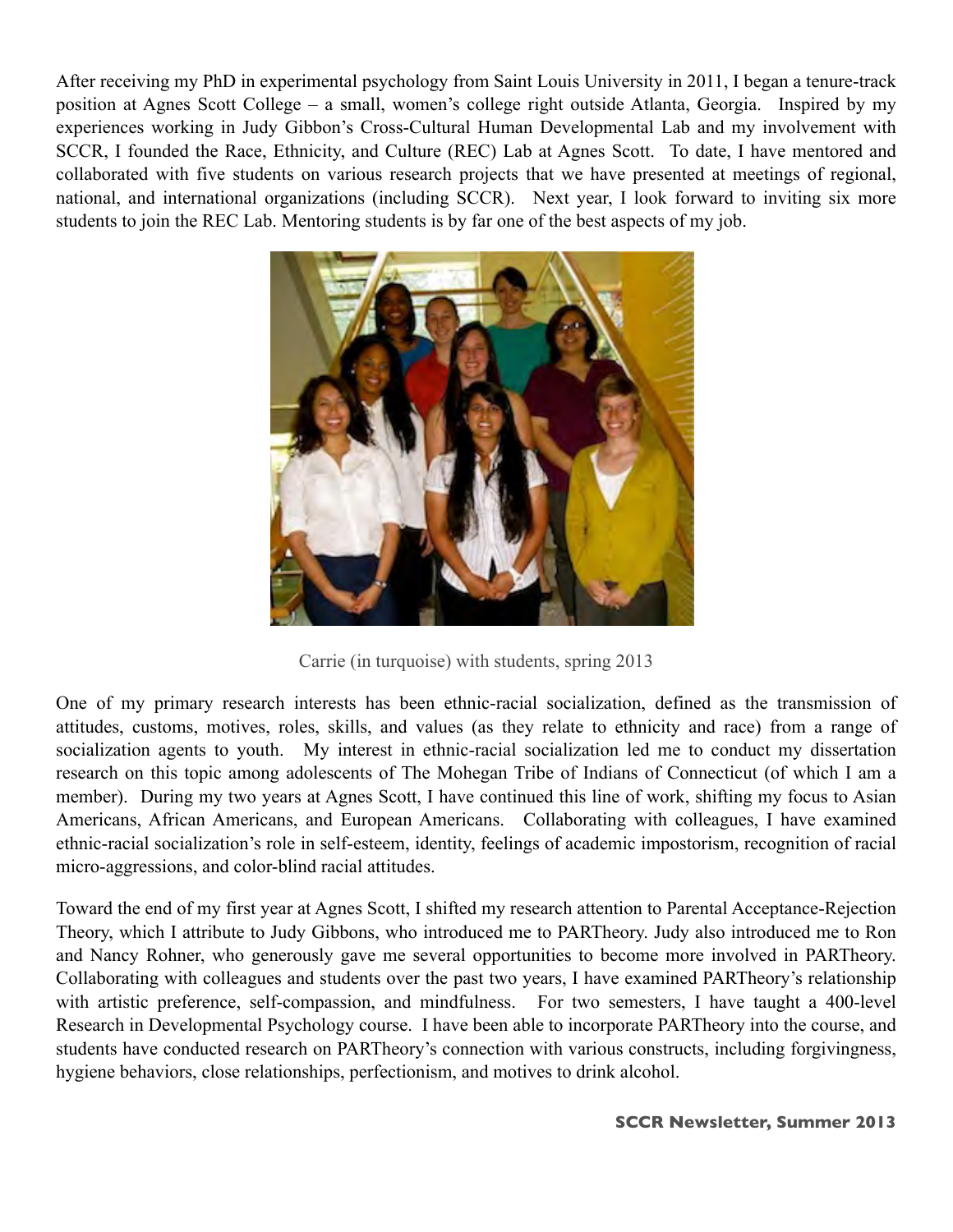Many of the students have presented their research at our Spring Annual Research Conference at Agnes Scott, at the Georgia Undergraduate Research in Psychology Conference, and at the International Congress on Interpersonal Acceptance-Rejection.

I look forward to continuing with research on PARTheory. This summer, I will research if perceived parental rejection plays a role in hoarding. Hoarding reflects compulsive behaviors that include keeping a cluttered area, having difficulty discarding items, saving too many items, and acquiring too many items (Frost et al., 2004). For both clinical and non-clinical samples, hoarding can be both an economic and social burden (Tolin et al., 2008; Tolin et al., 2010). Aspects of hoarding (Timpano & Schmidt, 2012) are connected to PARTheory's *acceptance-rejection syndrome* – a specific collection of personality dispositions (e.g., anxiety, cognitive distortions, emotional instability) that result from an individual feeling that their need for interpersonal acceptance has not been met (Rohner, 1999, 2004). However, to date, PARTheory has not been linked with hoarding. I am eager to start this project. I am also eager to begin a summer project with Brien Ashdown that will take PARTheory to Guatemala – a country that has received very little attention in the PARTheory literature.

Looking back, it is very clear that SCCR has played a substantial role in bringing me to where I am today. SCCR has given me gifts of friendship, collaboration, and professional development, for which I am very grateful.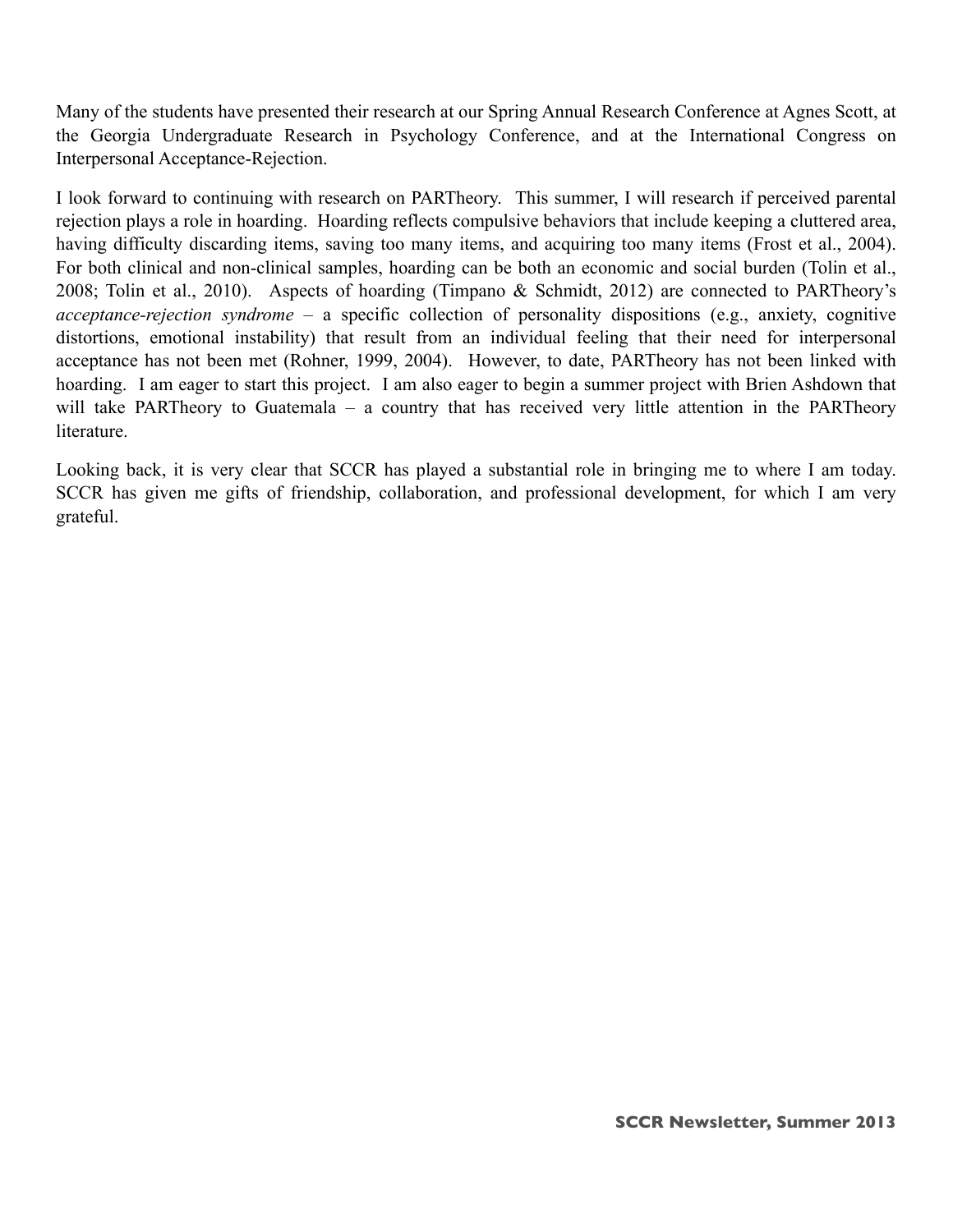## **Xuan Li, Department of Psychology, University of Cambridge**

## **Winner, 2013 John & Beatrice Whiting Award for Outstanding Student in Cross-Cultural Studies**



With a background in developmental psychology, I am fascinated by a variety of topics that relate to human development in different cultures, with a focus on children and adolescents in contemporary Chinese societies.

My PhD research looks at the affection display by Chinese fathers toward their children, that is, how Chinese men convey their fatherly love. On the one hand, Chinese fathers remain relatively understudied in contrast to their female counterparts who make a strong presence as "tiger mothers" in both the academic and in public discourse. On the other hand, Chinese fathers have been studied, if at all, in the context of families and of Chinese patriarchy, with their own voice as individuals unheard. Thus, my work puts Chinese fathers under the spotlight as men, as parents and as individuals, with the hope that it might further the understanding of their behavior and its influence on their offspring, and contribute to the heated debates on culturally sensitive parenting.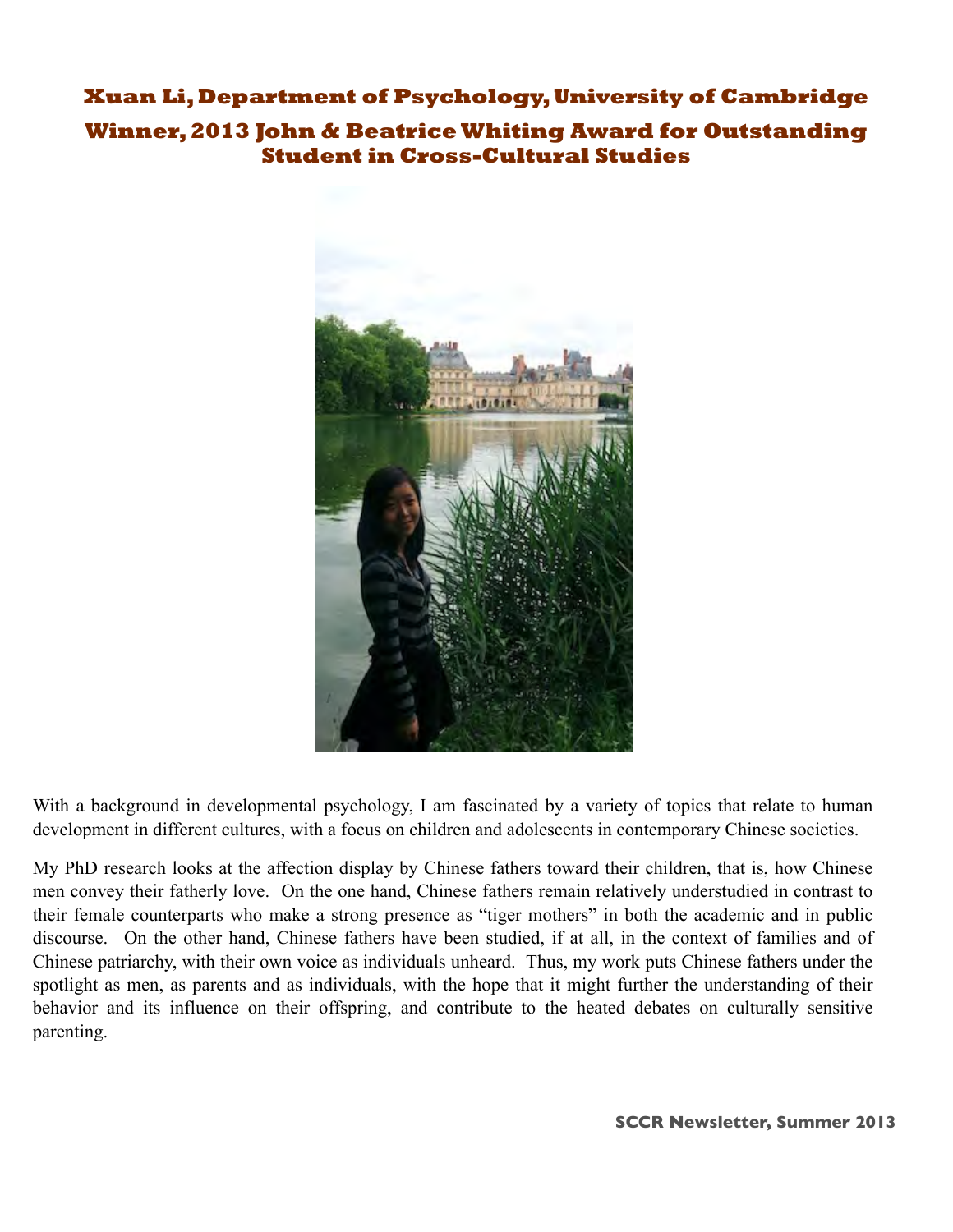I am currently working on a data set that I collected, in 2011-2012, from urban and rural areas in and around the city of Nanjing, one of the largest cities in the Yangtze River Delta, southeast China. Applying a mixed-method approach, I gathered information from 138 one-child families recruited via local primary schools using questionnaires, semi-structured interviews, and standardized observations. The father, the mother, and the child of each family all participated in a home visit. Information extracted from different methods was then compared, and different informants' accounts on the father's behavior of affection display contrasted. Comparisons were also made between families from different socioeconomic backgrounds, such as between rural and urban families, and between those with sons and with daughters.

Preliminary quantitative data analyses revealed a complicated behavioral pattern of paternal affection display in Chinese families. The two most outstanding findings are that education is the strongest predictor of the level of paternal affection display, and that there are significant discrepancies between fathers', mothers', and children's accounts of the fathers' behavior. These results suggested that further analyses, both quantitative and qualitative are needed to better understand the details of such behavior and to identify its socioeconomic correlates. A follow-up data collection has also been planned in order to track the developmental outcome of children in these families and to establish connections between paternal affection and child development cross time.

Apart from my PhD research, other research fields I am curious about include cross-cultural family studies, gender studies, and education.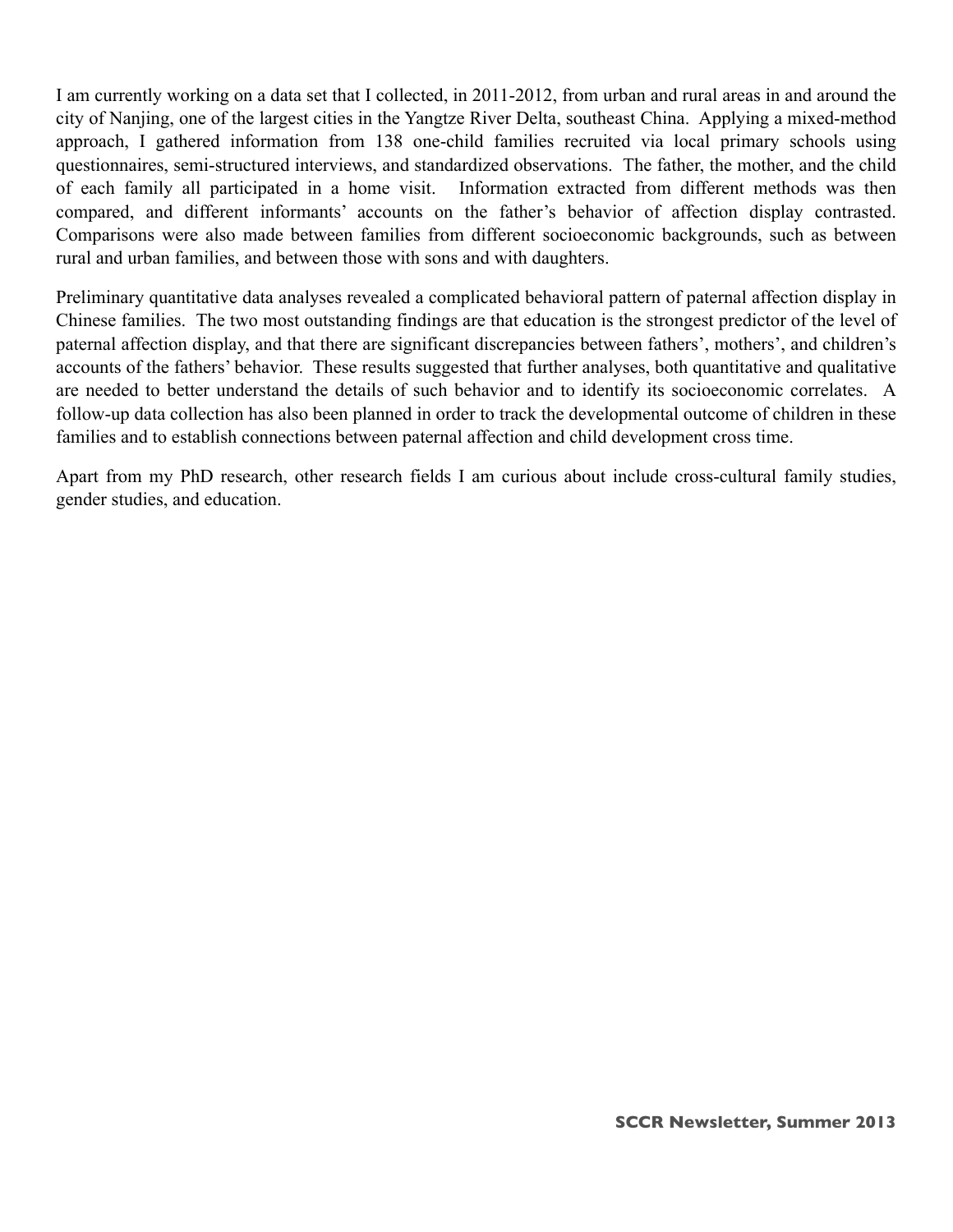## **Psychology in the Arab World, with Dr. Ramadan Ahmed**

## **Nicole Summers, Ph.D. Student, Saint Louis University**

American and European curricula teach that psychologists such as Wilhelm Wundt, Lev Vygotsky, Burrhus Skinner, and Jean Piaget founded psychology. However, modern psychology fails to recognize other international achievements in the study of human behavior and thought. In fact, psychology in the Arab World (AW) began over 1,000 years before modern psychology through contributions of several Muslim scholars: Al-Kindi, Al-Farabi, Avicenna, Maskawaih, and Al-Ghazzali. In comparison to Egypt, progress in psychological research has been slower in the rest of the AW. Published in 1998, Dr. Ramadan Ahmed wrote, in collaboration with Dr. Uwe Gielen, the first English book on psychology in Arab countries. As psychology departments develop in the Middle East and North Africa, they contribute to clinical, industrial, child development research and more. Nevertheless, according to Dr. Ahmed, several concentrations are lacking data and they should be explored in the future.

## History of Psychology in the Arab World

Modern Psychology began in Egypt and Lebanon during the last three decades of 19<sup>th</sup> century. In the early 20<sup>th</sup> century, psychology appeared in Egyptian universities but students had to go abroad to earn Master's and PhD's. In the late 1930's and early 1940's, psychology began as a profession and psychoanalysis was the dominant approach. This period witnessed the first wave of Egyptian psychologists who earned their PhDs in either France or UK. In the 1940's and 1950's, MA and PhD candidates increased in Egypt, but it was not until the 70's that psychology formed its own departments separate from philosophy or sociology. Psychology programs were not offered to the rest of the AW until the 1980's. Today one can obtain a Master's in countries like Kuwait, Iraq, Algeria, and Bahrain; however only in certain countries like Egypt, Lebanon, Jordan, and Saudi Arabia can one can receive a PhD.

According to Dr. Ahmed, one issue with research in the AW is that universities are not pushing for research. In addition, the majority of the work is completed solo and is not meant to advance knowledge, but to help achieve personal promotions. In general, once they begin to have families, many female Arab psychologists produce less research, shifting their focus solely to teaching psychology. Professors have anywhere from 0-2 research associates. This is unfortunate for graduate students in the AW because they lack experience to continue their education abroad.

Currently, Egypt has the most advanced psychology in the AW. Egypt has 7-8 journals in psychology and six psychological associations. Each association has its own journal. The Egyptian Association for Psychological Studies (EAPS) is one of the oldest and largest psychological associations in the AW and has over 3,500 members. Other Egyptian psychology associations include: Egyptian Association of Psychoanalysis, Egyptian Association for Sports Psychology, Egyptian Association of Mental Health, and the Egyptian Association of Psychiatry. Psychology departments at Arabian Gulf universities, however, have better facilities than Egypt and other Arab countries. Arab countries such as Algeria, Tunisia, Morocco, Lebanon, Iraq, Syria, Sudan, and Yemen have their own psychological association with a limited number of members, and though there are not as many independent journals, every Arab university publishes its own multidisciplinary journal. The majority of these publications are in Arabic.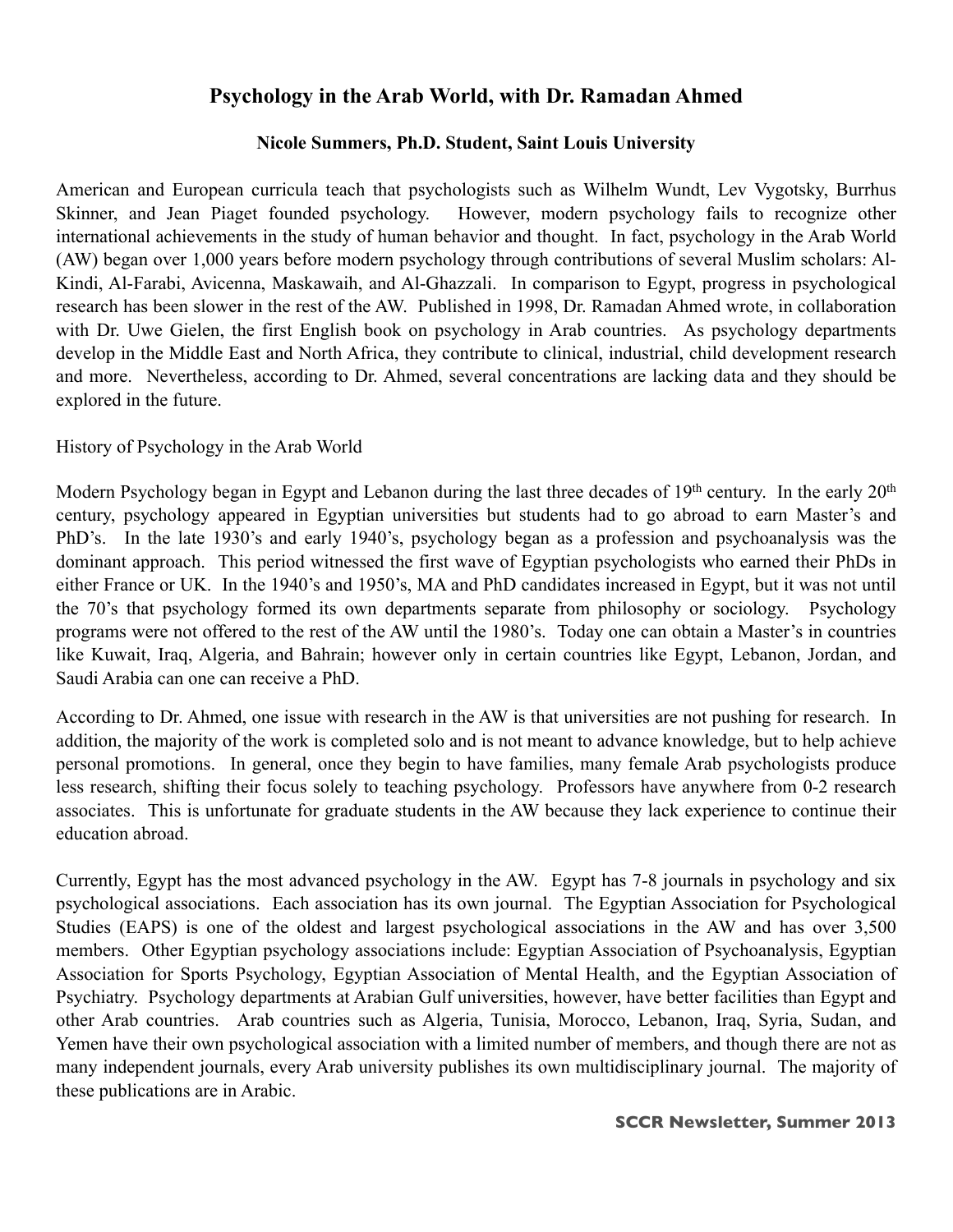## Acceptance of Psychology and Support

Even though the Arab countries have strict social and religious laws, people are willing to participate in studies, especially if the researcher is a national. Though it is difficult to investigate certain forms of research, like sexual, political, and religious issues, for less controversial topics it is much easier to get approval to conduct a study than in the US. To conduct a study, one must seek permission from the Ministry of Education where there is a Department of Research that follows protocols similar to the IRB. Studies are typically run in the school rather than a laboratory. In the AW, the government and schools seem to embrace furthering research and permit data collection during school so long as it does not conflict with examinations.

## Dr. Ramadan Ahmed

Ramadan Ahmed began his career as a judge in Egypt but completed his PhD in psychology in Leipzig. His dissertation tested Piaget's theory in Egypt and Germany. This research was extended in Sudan where Dr. Ahmed spent several years working. He took a position in Kuwait in 1985. During the occupation by Iraq he and his family had to escape from Kuwait. In 1991, after the liberation of Kuwait, he returned because he felt his family needed to see Kuwait liberated and resolve the trauma they experienced during the occupation. Though he left Kuwait, in 1999 Kuwait University asked him to return and educate Kuwaitis, which he continues despite being separated from his family.

Dr. Ahmed's greatest contribution is writing the first book in English about psychological research in North Africa and the Middle East with Dr. Uwe Gielen. The book, *Psychology in the Arab Countries*, aimed to present Arab psychology to non-Arab countries. According to Dr. Ahmed, his initial idea for the book was not well received by all Arab psychologists. The book was published in 1998, despite the fact that some claimed they were "too busy" to contribute and thought that the book would never see publication. In 2000 he was awarded "Best Book Published" by Al Ahram (الىأمرام), a leading Egyptian newspaper. In 2006, the Supreme Council of Culture in Egypt asked him to translate the book's 25 chapters into Arabic, which he did, adding a chapter on development of moral judgment. In 2008, he received the "Distinguished International Psychologist Award" by the APA (Kalpaxis & Poyrazli, 2012). He also wrote a chapter in the first book on cultural fathering: *Fathers in Cultural Contexts*. With over 30 years of research experience, Dr. Ahmed endeavors to consolidate past studies on child development in a book on child psychology in the AW.

## Suggestions for the Future

Aside from calling for more research and doctoral programs, Dr. Ahmed believes there are a number of areas that need to be explored in Arab psychology, such as early child development (2010). He elaborated that child cognitive development and achievement motivation are essential topics. There is also a need to understand the factors leading to divorce and how it influences the family. For example, in Kuwait the divorce rate is currently 30-40%. However, he notes that divorce is a sensitive subject to study in Arab countries.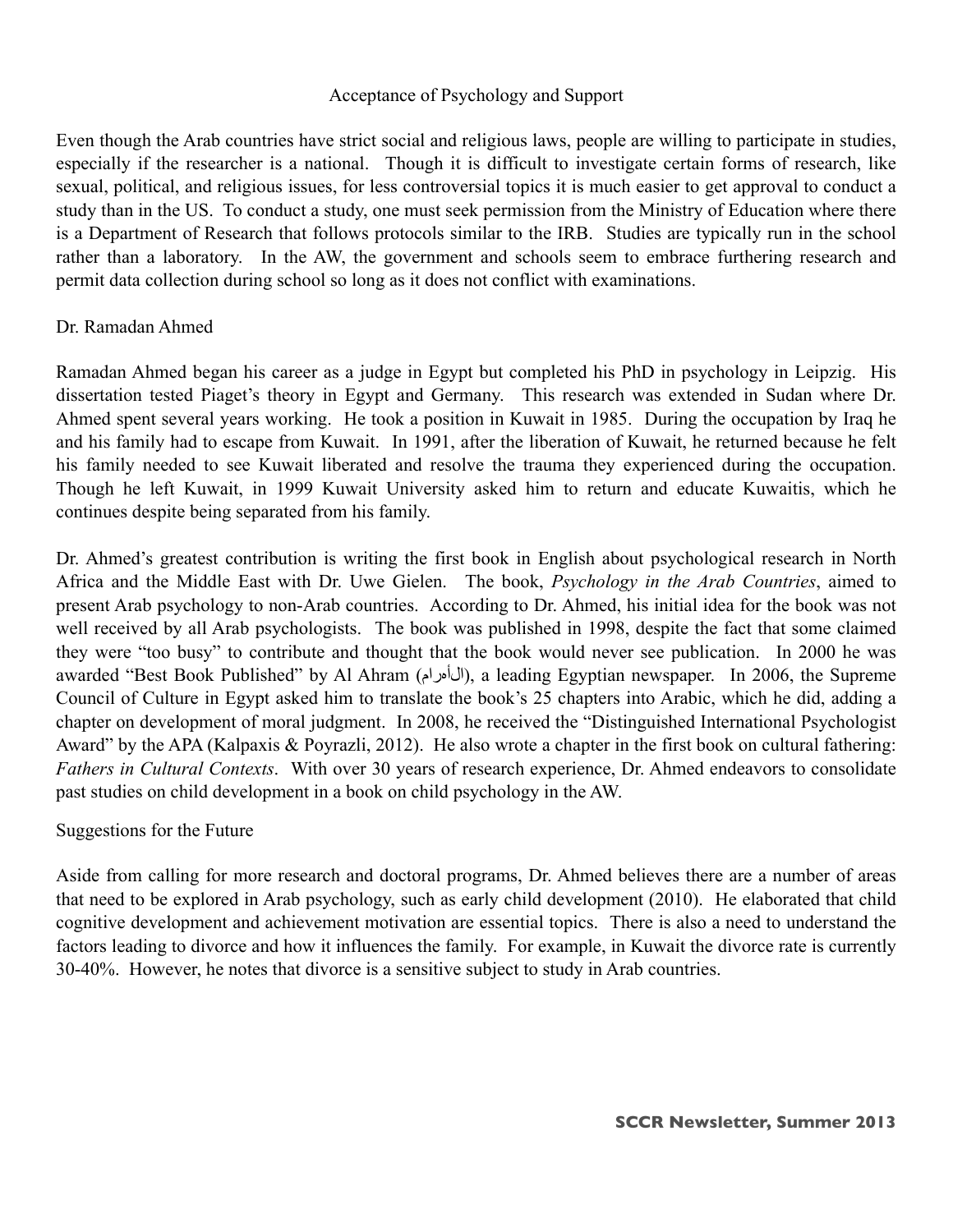Dr. Ahmed is an internationally recognized psychologist, a loving father and husband, and a modest man. He said he is a "work addict" and cannot imagine ever giving up his research and that what reinforces him to continue is the feeling of accomplishment every time he completes something. In addition to being a pioneer in Arab psychology, he has contributed to work on PARTheory, Piagetian cognitive development in children, violence, fathering, adolescence, women's issues, identity development, and history of psychology in the Arab world.

#### References

- Ahmed, R. A. (2010). North Africa and the Middle East (M.H. Bronstein Ed.). In *Handbook of Cultural Developmental Science* (pp.359-381). New York: Francis and Taylor Publishers.
- Ahmed, R. A., & Gielen, U. P. (Editors) (1998). *Psychology in the Arab countries.* Cairo, Egypt: Menoufia University Press.
- Kalpaxis, G. & Poyrazli, S. (2012). Interview with Ramadan Ahmed, PhD: A Prominent Leader in Arab Psychology. *International Psychology Bulletin*, 16 (3), 39-40.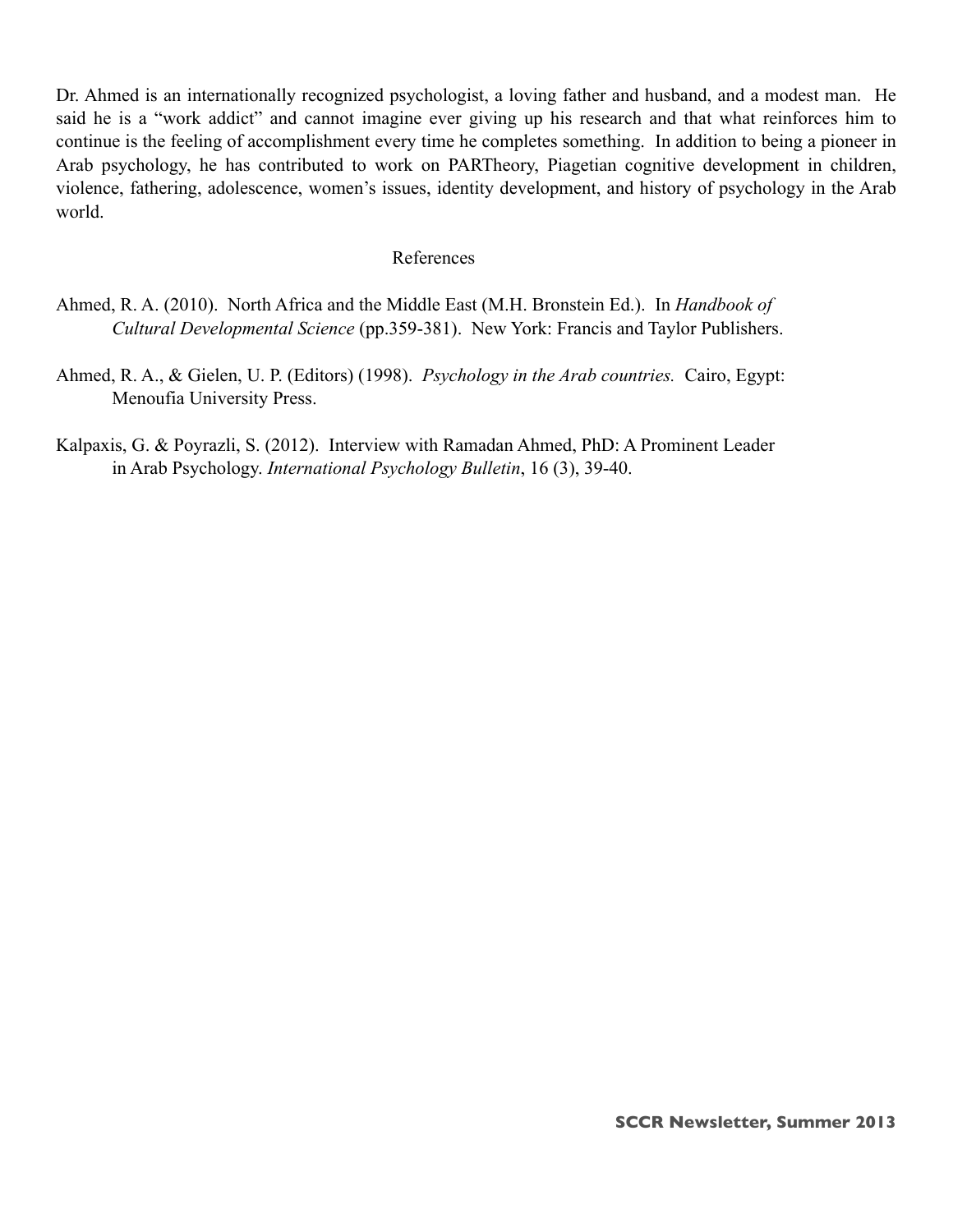## **Laboring Debates: Didactic Interactions in the Pursuit of Scientific Inquiry**

Kavita Shah Ph.D. Student, Saint Louis University

Anyone who has forgotten the feel of a rousing academic debate need only attend the right SCCR conference symposium. Although it was the last session of SCCR 2013, the Gender and Labor symposium was a case in point. Following a presentation on the division of household labor in Bangladesh by Dr. Ziarat Hossain and a talk on the customs associated with women procuring food by Dr. Herbert Barry III, Leonid Issaev, a student of Dr. Andrey Korotayev, took the stage and delivered a talk titled "Female labor force participation rate and Islam in cross-cultural perspective."

Utilizing World Bank data, Korotayev and his students analyzed the rate of female participation in the labor force of the twenty-two Arab League countries. The group highlighted the phenomenon of women's low participation in the workforce among Arab countries. They concluded that this finding was due to a pervasive Arab belief that it is disgraceful for a woman to work and reflects poorly on her family. While their findings deepen our understanding of a changing culture, their conclusion stimulated vigorous debate.

The author's claims of disgrace associated with working women came from a member of the Muslim Brotherhood and a known extremist, who was later executed. Dr. Ramadan Ahmed quickly pointed out that extremists do not speak for the whole of the Arab world. Korotayev responded to Ahmed, stating that he had met with and could produce several Arab nationals who espoused the same beliefs as that late radical. Hossain cut into the exchange by redirecting the conversation toward classifications of labor. He astutely pointed out that while the lady of a home may not be employed, that is not the whole picture. Within that same home, there could be several other women working as maids who are not formally contracted and thus do not meet the standards of employment set by the World Bank. This sparked questions about the veracity of the World Bank data and its definition of labor. It was then pointed out that the United Nations' Statistics Division accounts for such circumstances by collecting employment data for both explicit written and verbal contracts as well as implicit agreements that lead to remuneration.

In response to Hossain, Korotayev read out the World Bank's definiton of labor and argued that Arab men would not view women working in the home, for example as a maid, as work. However, this only engendered further debate. Throughout the back-and-forth, the presenters were plagued by assertions from attendees that their research was attempting to verify a cultural stereotype. The questions continued as many remarked at the absence of covariates, like socio-economic status, in the analysis, and the silence around the cases of women who did work and whether they experienced any negative consequences, like strained familial relationships. Without further evidence, the link between the low rate of labor among women in Arab countries and a supposedly prevalent stereotype remains tenuous.

In the end, only the clock proved effective in ending or more likely pausing this debate. Such discussions serve as a reminder that suggestions, debates and collaboration are the lifeblood of academic research.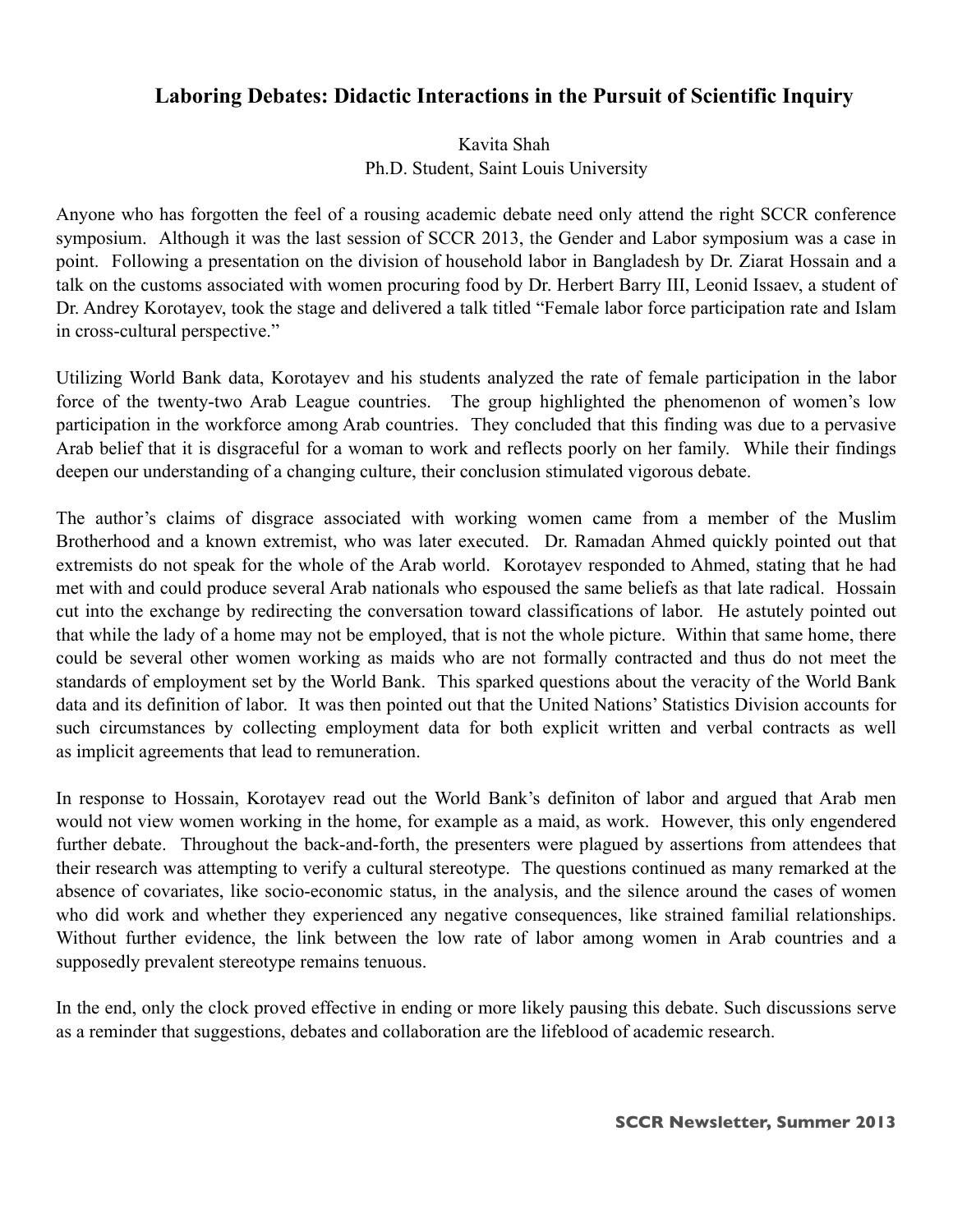## **))))))))))))))))))Officers of the SCCR**

## **President,**

Valerie L. Havill School of Social Sciences University of North Georgia (Gainsville Campus)

## **President-elect,**

Paul Ngo Department of Psychology Saint Norbert's College **Wisconsin** paul.ngo@snc.edu

## **Past-President,**

William. R. Jankowiak Department of Anthropology University of Nevada, Las Vegas [jankowiak@spamarrest.com](mailto:jankowiak@spamarrest.com)

## **Treasurer,**

Lisa Oliver Department of Counselor Education, San José University [loliver@sjsu.edu](mailto:loliver@sjsu.edu)

#### **Secretary,**

Seinenu M. Thein Department of Psychology Graduate Program University of California, Los Angeles [seinenu@ucla.edu](mailto:seinenu@ucla.edu)

## **Area Representatives:**

Psychology, Brien Ashdown Hobart and William Smith **Colleges** [ashdown@hws.edu](mailto:ashdown@hws.edu)

Social Science, Vadim Moldovan York College, CUNY [moldovan@york.cuny.edu](mailto:moldovan@york.cuny.edu) Anthropology, Brad Huber College of Charleston HuberB@cofc.edu

#### **Parliamentarian and Archivist,**

Herbert Barry Professor Emeritus University of Pittsburgh [barryh@pitt.edu](mailto:barryh@pitt.edu)

#### **Newsletter Editor,**

Hemalatha Ganapathy-Coleman Indiana State University [Hema.Ganapathy-](mailto:Hema.Ganapathy-Coleman@indstate.edu)[Coleman@indstate.edu](mailto:Hema.Ganapathy-Coleman@indstate.edu)

#### **Webmaster,**

David Shwalb Southern Utah University [shwalb@suu.edu](mailto:shwalb@suu.edu)